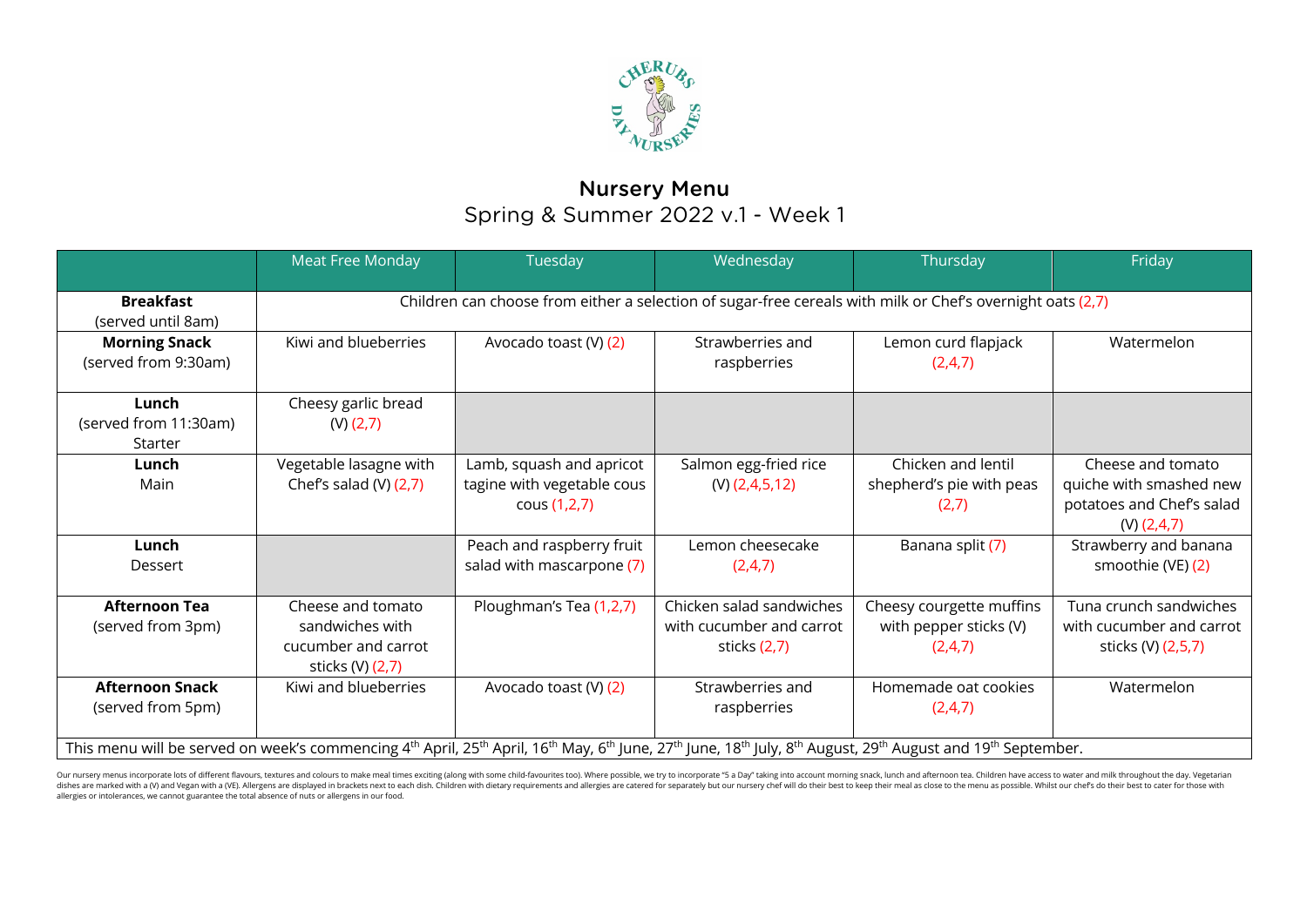

## Nursery Menu Spring & Summer 2022 v.1 - Week 2

|                                                                                                                                                                                                                                                                         | <b>Meat Free Monday</b>                                                                                    | Tuesday                                        | Wednesday                                                              | Thursday                                                    | Friday                                                                    |  |  |  |
|-------------------------------------------------------------------------------------------------------------------------------------------------------------------------------------------------------------------------------------------------------------------------|------------------------------------------------------------------------------------------------------------|------------------------------------------------|------------------------------------------------------------------------|-------------------------------------------------------------|---------------------------------------------------------------------------|--|--|--|
| <b>Breakfast</b><br>(served until 8am)                                                                                                                                                                                                                                  | Children can choose from either a selection of sugar-free cereals with milk or Chef's overnight oats (2,7) |                                                |                                                                        |                                                             |                                                                           |  |  |  |
| <b>Morning Snack</b><br>(served from 9:30am)                                                                                                                                                                                                                            | Watermelon                                                                                                 | Homemade oat cookies<br>(2,4,7)                | Kiwi and blueberries                                                   | Avocado toast (V) (2)                                       | Strawberries and<br>raspberries                                           |  |  |  |
| Lunch<br>(served from 11:30am)<br>Starter                                                                                                                                                                                                                               |                                                                                                            |                                                | Melon slices                                                           |                                                             |                                                                           |  |  |  |
| Lunch<br>Main                                                                                                                                                                                                                                                           | Lentil and vegetable<br>Bolognese with herby<br>lemon potato wedges<br>(VE) (1)                            | Chicken gyros with tzatziki<br>(2,7)           | Beef chilli with homemade<br>tortilla chips (1,7)                      | Halloumi and quinoa<br>Fattoush (V) (2,7)                   | Fish cakes with sweet<br>potato mash, peas and<br>sweetcorn (V) (2,4,5,7) |  |  |  |
| Lunch<br>Dessert                                                                                                                                                                                                                                                        | Banana Bread (2,4,7)                                                                                       | Courgette and orange<br>cake (2,4,7)           |                                                                        | Mango and pineapple<br>smoothie (VE) (2)                    | Frozen strawberry<br>yoghurt (7)                                          |  |  |  |
| <b>Afternoon Tea</b><br>(served from 3pm)                                                                                                                                                                                                                               | Cheese and tomato<br>sandwiches with<br>cucumber and carrot<br>sticks (V) (2,7)                            | Tomato bruschetta with<br>mozzarella (V) (2,7) | Chicken salad sandwiches<br>with cucumber and carrot<br>sticks $(2,7)$ | Baked potato topped with<br>sour cream and chive<br>(V) (7) | Ham salad sandwiches<br>with cucumber and carrot<br>sticks (2,5,7)        |  |  |  |
| <b>Afternoon Snack</b><br>(served from 5pm)                                                                                                                                                                                                                             | Watermelon                                                                                                 | Homemade oat cookies<br>(2,4,7)                | Kiwi and blueberries                                                   | Avocado toast (V) (2)                                       | Strawberries and<br>raspberries                                           |  |  |  |
| This menu will be served on week's commencing 11 <sup>th</sup> April, 2 <sup>nd</sup> May, 23 <sup>rd</sup> May, 13 <sup>th</sup> June, 4 <sup>th</sup> July, 25 <sup>th</sup> July, 15 <sup>th</sup> August, 5 <sup>th</sup> September and 26 <sup>th</sup> September. |                                                                                                            |                                                |                                                                        |                                                             |                                                                           |  |  |  |

Our nursery menus incorporate lots of different flavours, textures and colours to make meal times exciting (along with some child-favourites too). Where possible, we try to incorporate "5 a Day" taking into account morning allergies or intolerances, we cannot guarantee the total absence of nuts or allergens in our food.